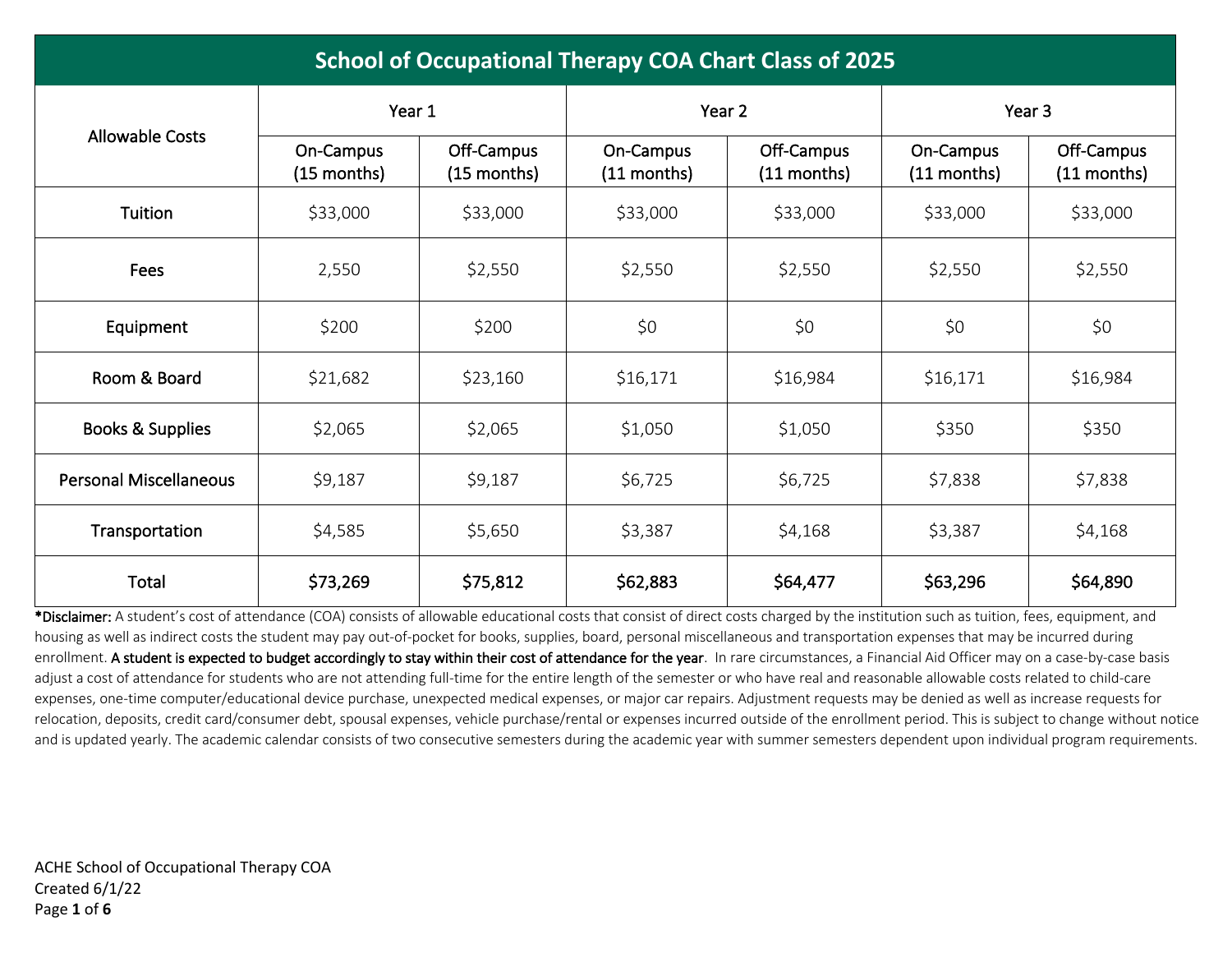| *ACHE Estimated Standard Cost of Attendance - FAFSA 2021/2022      |          |                                        |                           |                            |          |                           |                           |                            |  |
|--------------------------------------------------------------------|----------|----------------------------------------|---------------------------|----------------------------|----------|---------------------------|---------------------------|----------------------------|--|
| School of Occupational Therapy - Class of 2025 -1/10/22 to 7/29/22 |          |                                        |                           |                            |          |                           |                           |                            |  |
|                                                                    | Average  | <b>On-Campus or With Parent Budget</b> |                           |                            | Average  | <b>Off-Campus Budget</b>  |                           |                            |  |
| Allowable Costs                                                    | monthly  | Spring 2022<br>(4 months)              | Summer 2022<br>(3 months) | <b>Total</b><br>(7 months) | monthly  | Spring 2022<br>(4 months) | Summer 2022<br>(3 months) | <b>Total</b><br>(7 months) |  |
| <b>Actual Tuition &amp; Fees</b>                                   |          | \$9,087.50                             | \$8,887.50                | \$17,975                   |          | \$9,087.50                | \$8,887.50                | \$17,975                   |  |
| Tuition                                                            | One-time | \$8,250                                | \$8,250                   | \$16,500                   | One-time | \$8,250                   | \$8,250                   | \$16,500                   |  |
| **Fees                                                             | One-time | \$637.50                               | \$637.50                  | \$1,275                    | One-time | \$637.50                  | \$637.50                  | \$1,275                    |  |
| Equipment                                                          | n/a      | \$200                                  | \$0                       | \$200                      | n/a      | \$200                     | \$0                       | \$200                      |  |
| Average Room & Board                                               |          | \$5,511                                | \$5,149                   | \$10,660                   |          | \$6,176                   | \$4,632                   | \$10,808                   |  |
| Housing                                                            | One-time | \$4,063                                | \$4,063                   | \$8,126                    | \$863    | \$3,452                   | \$2,589                   | \$6,041                    |  |
| Electricity/Gas                                                    | n/a      | \$0                                    | \$0                       | \$0                        | \$154    | \$616                     | \$462                     | \$1,078                    |  |
| Cable, Internet, Wi-fi                                             | n/a      | \$0                                    | \$0                       | \$0                        | \$107    | \$428                     | \$321                     | \$749                      |  |
| <b>Sanitation Services</b>                                         | n/a      | \$0                                    | \$0                       | \$0                        | \$58     | \$232                     | \$174                     | \$406                      |  |
| Food: Groceries and Dining                                         | \$362    | \$1,448                                | \$1,086                   | \$2,534                    | \$362    | \$1,448                   | \$1,086                   | \$2,534                    |  |
| Average Books & Supplies                                           |          | \$517                                  | \$516                     | \$1,033                    |          | \$517                     | \$516                     | \$1,033                    |  |
| <b>Required Books</b>                                              | One-time | \$438                                  | \$437                     | \$875                      | One-time | \$438                     | \$437                     | \$875                      |  |
| <b>Required Supplies</b>                                           | One-time | \$79                                   | \$79                      | \$158                      | One-time | \$79                      | \$79                      | \$158                      |  |
| Average Personal Miscellaneous                                     |          | \$2,416                                | \$1,939                   | \$4,355                    |          | \$2,416                   | \$1,939                   | \$4,355                    |  |
| Clothing, Grooming, Recreation, Personal<br>Maintenance, etc.      | \$246    | \$984                                  | \$738                     | \$1,722                    | \$246    | \$984                     | \$738                     | \$1,722                    |  |
| <b>Healthcare Premiums</b>                                         | \$138    | \$552                                  | \$414                     | \$966                      | \$138    | \$552                     | \$414                     | \$966                      |  |
| Cell and/or Home Phone                                             | \$92     | \$368                                  | \$276                     | \$644                      | \$92     | \$368                     | \$276                     | \$644                      |  |
| Direct Loan Fees                                                   | One-time | \$443                                  | \$443                     | \$886                      | One-time | \$443                     | \$443                     | \$886                      |  |
| Program Specific (exams, memberships)                              | One-time | \$69                                   | \$68                      | \$137                      | One-time | \$69                      | \$68                      | \$137                      |  |
| <b>Average Transportation</b>                                      |          | \$1,198                                | \$991                     | \$2,189                    |          | \$1,482                   | \$1,204                   | \$2,686                    |  |
| Transportation (gas, oil, license, insurance &<br>repair)          | \$207    | \$828                                  | \$621                     | \$1,449                    | \$207    | \$828                     | \$621                     | \$1,449                    |  |
| Transportation for flights home 2 @ \$370                          | One-time | \$370                                  | \$370                     | \$740                      | One-time | \$370                     | \$370                     | \$740                      |  |
| Mileage of 507 miles per month at .14/mile                         | n/a      | \$0                                    | \$0                       | \$0                        | \$71     | \$284                     | \$213                     | \$497                      |  |
| Total:                                                             |          | \$18,729.50                            | \$17,482.50               | \$36,212                   |          | \$19,678.50               | \$17,178.50               | \$36,857                   |  |

\*\*Visit https://achehealth.edu/tuition-fees/ for itemized fees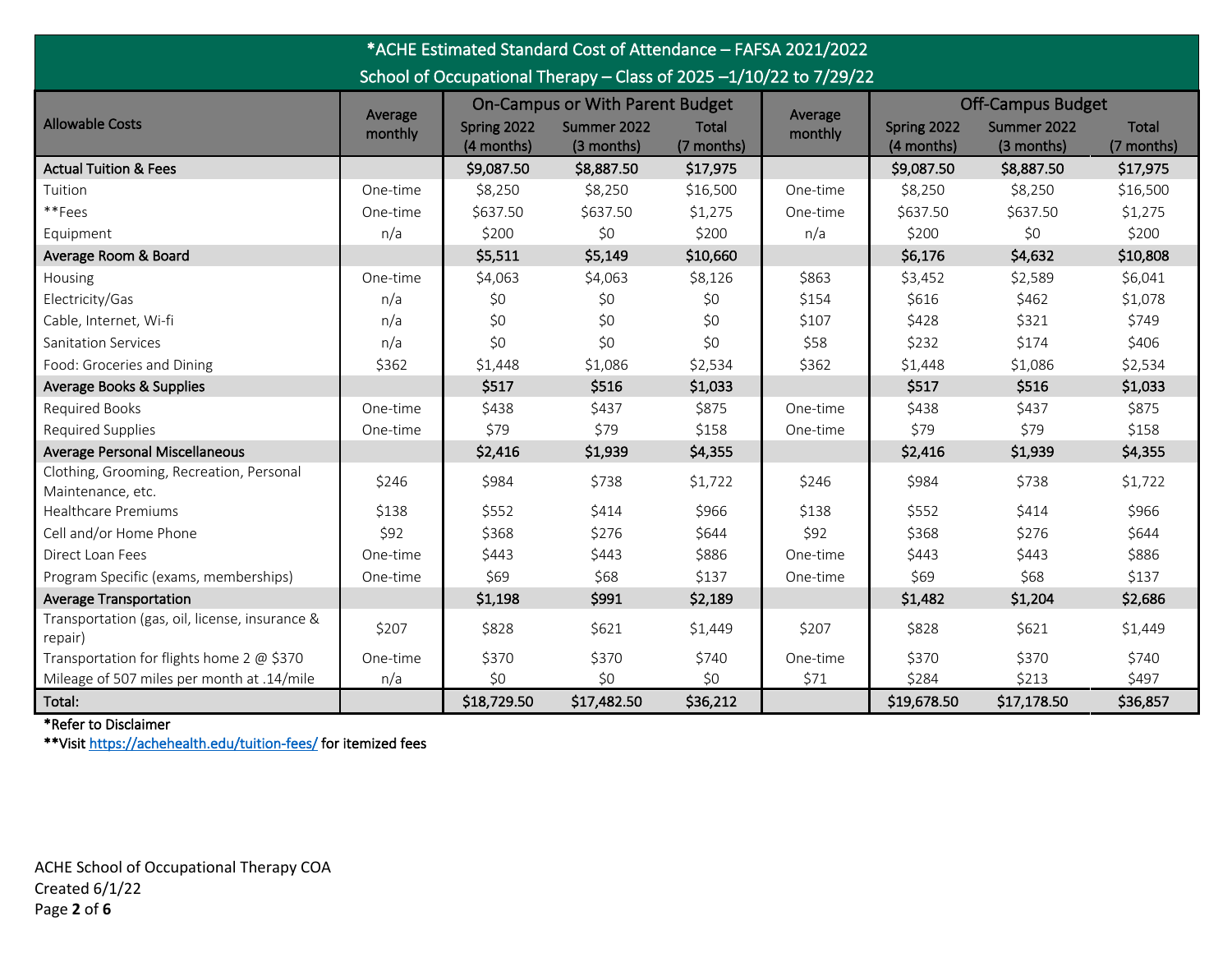| *ACHE Estimated Standard Cost of Attendance - FAFSA 2022/2023       |          |                                        |                           |                            |                    |                                |                           |                            |  |
|---------------------------------------------------------------------|----------|----------------------------------------|---------------------------|----------------------------|--------------------|--------------------------------|---------------------------|----------------------------|--|
| School of Occupational Therapy - Class of 2025 - 8/15/22 to 4/28/23 |          |                                        |                           |                            |                    |                                |                           |                            |  |
|                                                                     | Average  | <b>On-Campus or With Parent Budget</b> |                           |                            |                    | <b>Off-Campus Budget</b>       |                           |                            |  |
| <b>Allowable Costs</b>                                              | monthly  | <b>Fall 2022</b><br>(4 months)         | Spring 2023<br>(4 months) | <b>Total</b><br>(8 months) | Average<br>monthly | <b>Fall 2022</b><br>(4 months) | Spring 2023<br>(4 months) | <b>Total</b><br>(8 months) |  |
| <b>Actual Tuition &amp; Fees</b>                                    |          | \$8,887.50                             | \$8,887.50                | \$17,775                   |                    | \$8,887.50                     | \$8,887.50                | \$17,775                   |  |
| Tuition                                                             | One-time | \$8,250                                | \$8,250                   | \$16,500                   | One-time           | \$8,250                        | \$8,250                   | \$16,500                   |  |
| **Fees                                                              | One-time | \$637.50                               | \$637.50                  | \$1,275                    | One-time           | \$637.50                       | \$637.50                  | \$1,275                    |  |
| Equipment                                                           | n/a      | \$0                                    | \$0                       | \$0                        | n/a                | \$0                            | \$0                       | \$0                        |  |
| Average Room & Board                                                |          | \$5,511                                | \$5,511                   | \$11,022                   |                    | \$6,176                        | \$6,176                   | \$12,352                   |  |
| Housing                                                             | One-time | \$4,063                                | \$4,063                   | \$8,126                    | \$863              | \$3,452                        | \$3,452                   | \$6,904                    |  |
| Electricity/Gas                                                     | n/a      | \$0                                    | \$0                       | \$0                        | \$154              | \$616                          | \$616                     | \$1,232                    |  |
| Cable, Internet, Wi-fi                                              | n/a      | \$0                                    | \$0                       | \$0                        | \$107              | \$428                          | \$428                     | \$856                      |  |
| <b>Sanitation Services</b>                                          | n/a      | \$0                                    | \$0                       | \$0                        | \$58               | \$232                          | \$232                     | \$464                      |  |
| Food: Groceries and Dining                                          | \$362    | \$1,448                                | \$1,448                   | \$2,534                    | \$362              | \$1,448                        | \$1,448                   | \$2,896                    |  |
| <b>Average Books &amp; Supplies</b>                                 |          | \$516                                  | \$516                     | \$1,032                    |                    | \$516                          | \$516                     | \$1,032                    |  |
| <b>Required Books</b>                                               | One-time | \$437                                  | \$437                     | \$874                      | One-time           | \$438                          | \$437                     | \$875                      |  |
| Required Supplies                                                   | One-time | \$79                                   | \$79                      | \$158                      | One-time           | \$78                           | \$79                      | \$158                      |  |
| Average Personal Miscellaneous                                      |          | \$2,416                                | \$2,416                   | \$4,832                    |                    | \$2,416                        | \$2,416                   | \$4,832                    |  |
| Clothing, Grooming, Recreation, Personal<br>Maintenance, etc.       | \$246    | \$984                                  | \$984                     | \$1,722                    | \$246              | \$984                          | \$984                     | \$1,968                    |  |
| <b>Healthcare Premiums</b>                                          | \$138    | \$552                                  | \$552                     | \$966                      | \$138              | \$552                          | \$552                     | \$1,104                    |  |
| Cell and/or Home Phone                                              | \$92     | \$368                                  | \$368                     | \$644                      | \$92               | \$368                          | \$368                     | \$736                      |  |
| Direct Loan Fees                                                    | One-time | \$443                                  | \$443                     | \$886                      | One-time           | \$443                          | \$443                     | \$886                      |  |
| Program Specific (exams, memberships)                               | One-time | \$69                                   | \$69                      | \$137                      | One-time           | \$69                           | \$69                      | \$137                      |  |
| <b>Average Transportation</b>                                       |          | \$1,198                                | \$1,198                   | \$2,396                    |                    | \$1,482                        | \$1,482                   | \$2,964                    |  |
| Transportation (gas, oil, license, insurance &<br>repair)           | \$207    | \$828                                  | \$828                     | \$1,656                    | \$207              | \$828                          | \$828                     | \$1,656                    |  |
| Transportation for flights home 2 @ \$370                           | One-time | \$370                                  | \$370                     | \$740                      | One-time           | \$370                          | \$370                     | \$740                      |  |
| Mileage of 507 miles per month at .14/mile                          | n/a      | \$0                                    | \$0                       | \$0                        | \$71               | \$284                          | \$284                     | \$568                      |  |
| Total:                                                              |          | \$18,528.50                            | \$18,528.50               | \$37,057                   |                    | \$19,477.50                    | \$19,477.50               | \$38,955                   |  |

\*\*Visit https://achehealth.edu/tuition-fees/ for itemized fees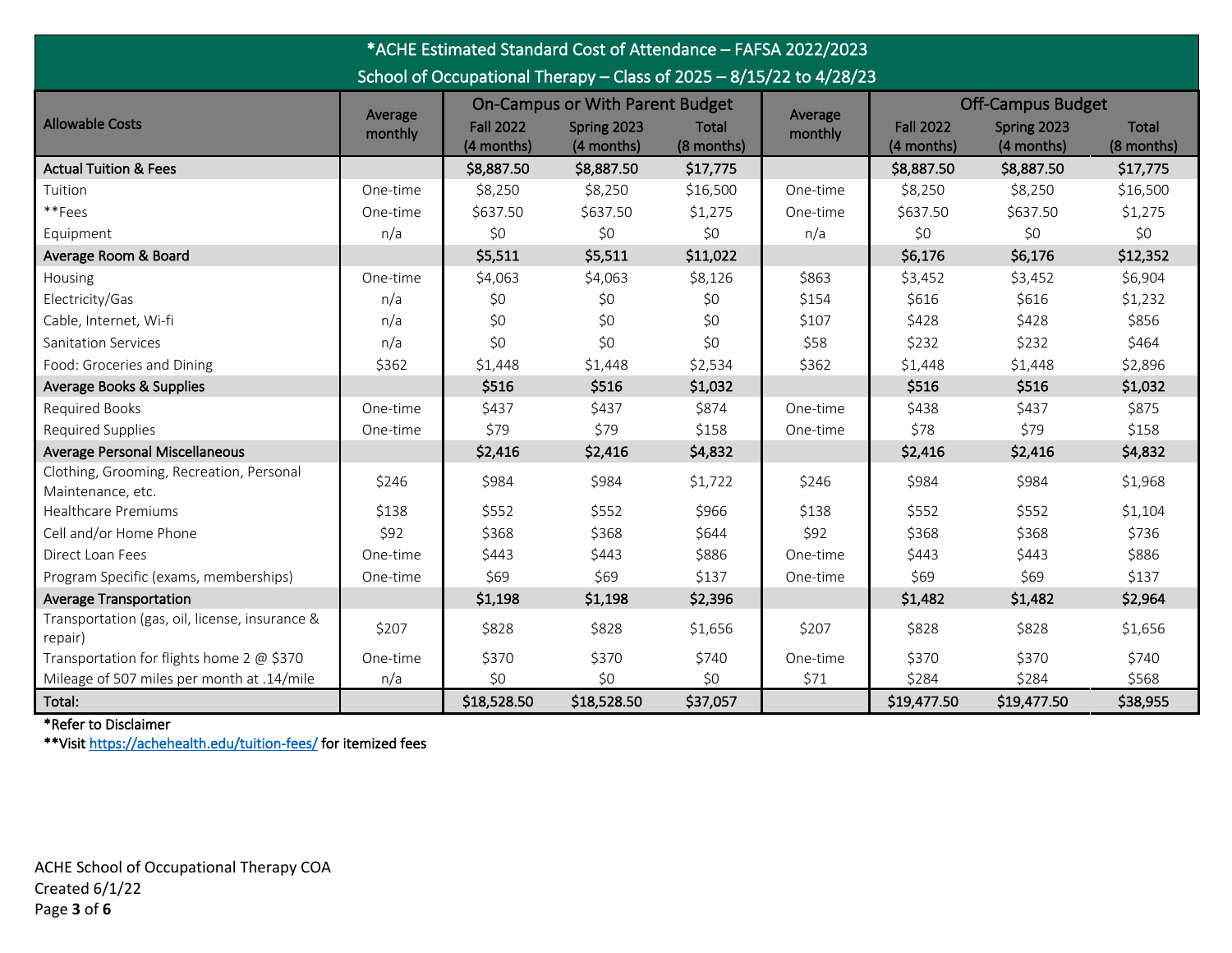| *ACHE Estimated Standard Cost of Attendance - FAFSA 2022/2023       |                    |                                        |                  |              |          |                          |                  |              |  |
|---------------------------------------------------------------------|--------------------|----------------------------------------|------------------|--------------|----------|--------------------------|------------------|--------------|--|
| School of Occupational Therapy - Class of 2025 - 5/22/23 to 12/1/23 |                    |                                        |                  |              |          |                          |                  |              |  |
| <b>Allowable Costs</b>                                              | Average<br>monthly | <b>On-Campus or With Parent Budget</b> |                  |              | Average  | <b>Off-Campus Budget</b> |                  |              |  |
|                                                                     |                    | Summer 2023                            | <b>Fall 2023</b> | <b>Total</b> | monthly  | Summer 2023              | <b>Fall 2023</b> | <b>Total</b> |  |
|                                                                     |                    | (3 months)                             | (4 months)       | (7 months)   |          | (3 months)               | (4 month)        | (7 months)   |  |
| <b>Actual Tuition &amp; Fees</b>                                    |                    | \$11,850                               | \$11,850         | \$23,700     |          | \$11,850                 | \$11,850         | \$23,700     |  |
| Tuition                                                             | One-time           | \$11,000                               | \$11,000         | \$22,000     | One-time | \$11,000                 | \$11,000         | \$22,000     |  |
| **Fees                                                              | One-time           | \$850                                  | \$850            | \$1,700      | One-time | \$850                    | \$850            | \$1,700      |  |
| Equipment                                                           | n/a                | \$0                                    | \$0              | \$0          | n/a      | \$0                      | \$0              | \$0          |  |
| Average Room & Board                                                |                    | \$5,149                                | \$5,511          | \$10,660     |          | \$4,632                  | \$6,176          | \$10,808     |  |
| Housing                                                             | One-time           | \$4,063                                | \$4,063          | \$8,126      | \$863    | \$2,589                  | \$3,452          | \$6,041      |  |
| Electricity/Gas                                                     | n/a                | \$0                                    | \$0              | \$0          | \$154    | \$462                    | \$616            | \$1,078      |  |
| Cable, Internet, Wi-fi                                              | n/a                | \$0                                    | \$0              | \$0          | \$107    | \$321                    | \$428            | \$749        |  |
| <b>Sanitation Services</b>                                          | n/a                | \$0                                    | \$0              | \$0          | \$58     | \$174                    | \$232            | \$406        |  |
| Food: Groceries and Dining                                          | \$362              | \$1,086                                | \$1,448          | \$2,534      | \$362    | \$1,086                  | \$1,448          | \$2,534      |  |
| <b>Average Books &amp; Supplies</b>                                 |                    | \$351                                  | \$350            | \$701        |          | \$351                    | \$350            | \$701        |  |
| <b>Required Books</b>                                               | One-time           | \$334                                  | \$333            | \$667        | One-time | \$334                    | \$333            | \$667        |  |
| Required Supplies                                                   | One-time           | \$17                                   | \$17             | \$33         | One-time | \$17                     | \$17             | \$33         |  |
| Average Personal Miscellaneous                                      |                    | \$1,925                                | \$2,400          | \$4,325      |          | \$1,925                  | \$2,400          | \$4,325      |  |
| Clothing, Grooming, Recreation, Personal                            | \$246              | \$738                                  | \$984            | \$1,722      | \$246    | \$738                    | \$984            | \$1,722      |  |
| Maintenance, etc.                                                   |                    |                                        |                  |              |          |                          |                  |              |  |
| <b>Healthcare Premiums</b>                                          | \$138              | \$414                                  | \$552            | \$966        | \$138    | \$414                    | \$552            | \$966        |  |
| Cell and/or Home Phone                                              | \$92               | \$276                                  | \$368            | \$644        | \$92     | \$276                    | \$368            | \$644        |  |
| Program Specific (exams, memberships, etc)                          | One-time           | \$54                                   | \$53             | \$107        | One-time | \$54                     | \$53             | \$107        |  |
| Direct Loan Fees                                                    | One-time           | \$443                                  | \$443            | \$886        | One-time | \$443                    | \$443            | \$886        |  |
| <b>Average Transportation</b>                                       |                    | \$991                                  | \$1,198          | \$2,189      |          | \$1,204                  | \$1,482          | \$2,686      |  |
| Transportation (gas, oil, license, insurance &<br>repair)           | \$207              | \$621                                  | \$828            | \$1,449      | \$207    | \$621                    | \$828            | \$1,449      |  |
| Transportation for flights home 2 @ \$370                           | One-time           | \$370                                  | \$370            | \$740        | One-time | \$370                    | \$370            | \$740        |  |
| Mileage of 507 miles per month at .14/mile                          | n/a                | \$0                                    | \$0              | \$0\$        | \$71     | \$213                    | \$284            | \$497        |  |
| Total:                                                              |                    | \$20,266                               | \$21,309         | \$41,575     |          | \$19,962                 | \$22,258         | \$42,220     |  |

\*\*Visit https://achehealth.edu/tuition-fees/ for itemized fees

\*\*\*Program Specific Fees: \$75 AOTA/\$10 AROTA, \$80 Background Check, \$10 AR Child Maltreatment Registry Check, \$65 CPR, \$10 SOTA membership, \$25 AR OT Conference to be split between Spring 2022-Summer 2022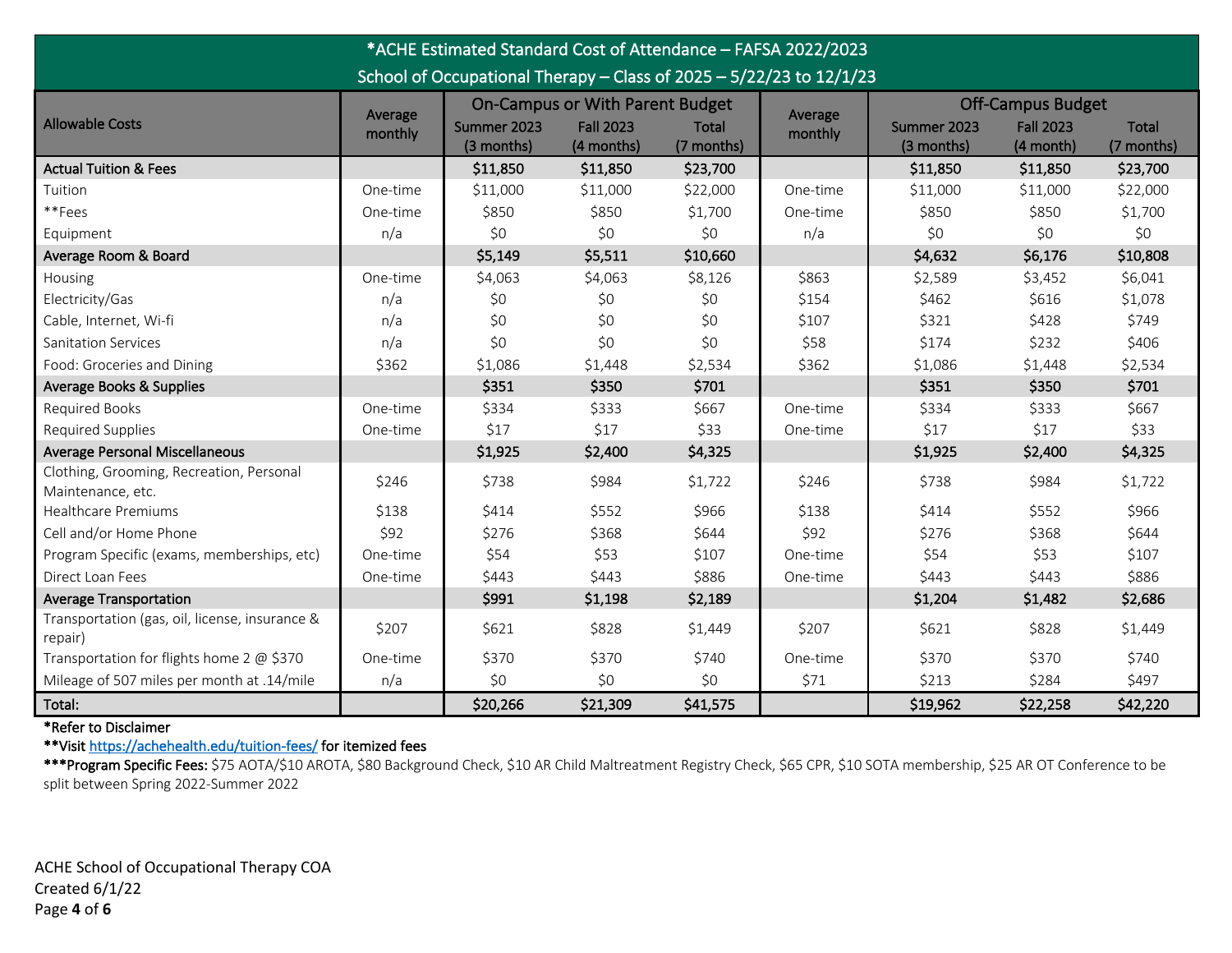| *ACHE Estimated Standard Cost of Attendance - FAFSA 2023/24       |                    |                                                                                                                                |          |                    |                                                                                                    |          |            |          |
|-------------------------------------------------------------------|--------------------|--------------------------------------------------------------------------------------------------------------------------------|----------|--------------------|----------------------------------------------------------------------------------------------------|----------|------------|----------|
| School of Occupational Therapy - Class of 2025 -1/8/24 to 7/26/24 |                    |                                                                                                                                |          |                    |                                                                                                    |          |            |          |
| <b>Allowable Costs</b>                                            | Average<br>monthly | <b>On-Campus or With Parent Budget</b><br>Spring 2024<br>Summer 2024<br><b>Total</b><br>(4 months)<br>(3 months)<br>(7 months) |          | Average<br>monthly | <b>Off-Campus Budget</b><br>Summer 2024<br><b>Total</b><br>Spring 2024<br>(4 months)<br>(3 months) |          | (7 months) |          |
| <b>Actual Tuition &amp; Fees</b>                                  |                    | \$11,850                                                                                                                       | \$11,850 | \$23,700           |                                                                                                    | \$11,850 | \$11,850   | \$23,700 |
| Tuition                                                           | One-time           | \$11,000                                                                                                                       | \$11,000 | \$22,000           | One-time                                                                                           | \$11,000 | \$11,000   | \$22,000 |
| **Fees                                                            | One-time           | \$850                                                                                                                          | \$850    | \$1,700            | One-time                                                                                           | \$850    | \$850      | \$1,700  |
| Equipment                                                         | n/a                | \$0                                                                                                                            | \$0      | \$0                | n/a                                                                                                | \$0      | \$0        | \$0      |
| Average Room & Board                                              |                    | \$5,511                                                                                                                        | \$5,149  | \$10,660           |                                                                                                    | \$6,176  | \$4,632    | \$10,808 |
| Housing                                                           | One-time           | \$4,063                                                                                                                        | \$4,063  | \$8,126            | \$863                                                                                              | \$3,452  | \$2,589    | \$6,041  |
| Electricity/Gas                                                   | n/a                | \$0                                                                                                                            | \$0      | \$0                | \$154                                                                                              | \$616    | \$462      | \$1,078  |
| Cable, Internet, Wi-fi                                            | n/a                | \$0                                                                                                                            | \$0      | \$0                | \$107                                                                                              | \$428    | \$321      | \$749    |
| <b>Sanitation Services</b>                                        | n/a                | \$0                                                                                                                            | \$0      | \$0                | \$58                                                                                               | \$232    | \$174      | \$406    |
| Food: Groceries and Dining                                        | \$362              | \$1,448                                                                                                                        | \$1,086  | \$2,534            | \$362                                                                                              | \$1,448  | \$1,086    | \$2,534  |
| <b>Average Books &amp; Supplies</b>                               |                    | \$349                                                                                                                          | \$118    | \$467              |                                                                                                    | \$349    | \$118      | \$467    |
| Required Books                                                    | One-time           | \$333                                                                                                                          | \$84     | \$417              | One-time                                                                                           | \$333    | \$84       | \$417    |
| Required Supplies                                                 | One-time           | \$16                                                                                                                           | \$33     | \$49               | One-time                                                                                           | \$16     | \$33       | \$49     |
| Average Personal Miscellaneous                                    |                    | \$2,400                                                                                                                        | \$2,354  | \$4,754            |                                                                                                    | \$2,400  | \$2,354    | \$4,754  |
| Clothing, Grooming, Recreation, Personal<br>Maintenance, etc.     | \$246              | \$984                                                                                                                          | \$738    | \$1,722            | \$246                                                                                              | \$984    | \$738      | \$1,722  |
| <b>Healthcare Premiums</b>                                        | \$138              | \$552                                                                                                                          | \$414    | \$966              | \$138                                                                                              | \$552    | \$414      | \$966    |
| Cell and/or Home Phone                                            | \$92               | \$368                                                                                                                          | \$276    | \$644              | \$92                                                                                               | \$368    | \$276      | \$644    |
| Direct Loan Fees                                                  | One-time           | \$443                                                                                                                          | \$443    | \$886              | One-time                                                                                           | \$443    | \$443      | \$886    |
| Program Specific (exams, memberships)                             | One-time           | \$53                                                                                                                           | \$483    | \$536              | One-time                                                                                           | \$53     | \$483      | \$536    |
| <b>Average Transportation</b>                                     |                    | \$1,198                                                                                                                        | \$991    | \$2,189            |                                                                                                    | \$1,482  | \$1,204    | \$2,686  |
| Transportation (gas, oil, license, insurance &<br>repair)         | \$207              | \$828                                                                                                                          | \$621    | \$1,449            | \$207                                                                                              | \$828    | \$621      | \$1,449  |
| Transportation for flights home 2 @ \$370                         | One-time           | \$370                                                                                                                          | \$370    | \$740              | One-time                                                                                           | \$370    | \$370      | \$740    |
| Mileage of 507 miles per month at .14/mile                        | n/a                | \$0                                                                                                                            | \$0      | \$0                | \$71                                                                                               | \$284    | \$213      | \$497    |
| Total:                                                            |                    | \$21,308                                                                                                                       | \$20,462 | \$41,770           |                                                                                                    | \$22,257 | \$20,158   | \$42,415 |

\*\*Visit https://achehealth.edu/tuition-fees/ for itemized fees

\*\*\*Program Specific Fees: \$75 AOTA/\$10 AROTA/\$10 SOTA Membership, \$25 AR OT Conference, \$40 Research Poster Printing to be split Sum 23-Spring 24, \$88 Background Sum 24